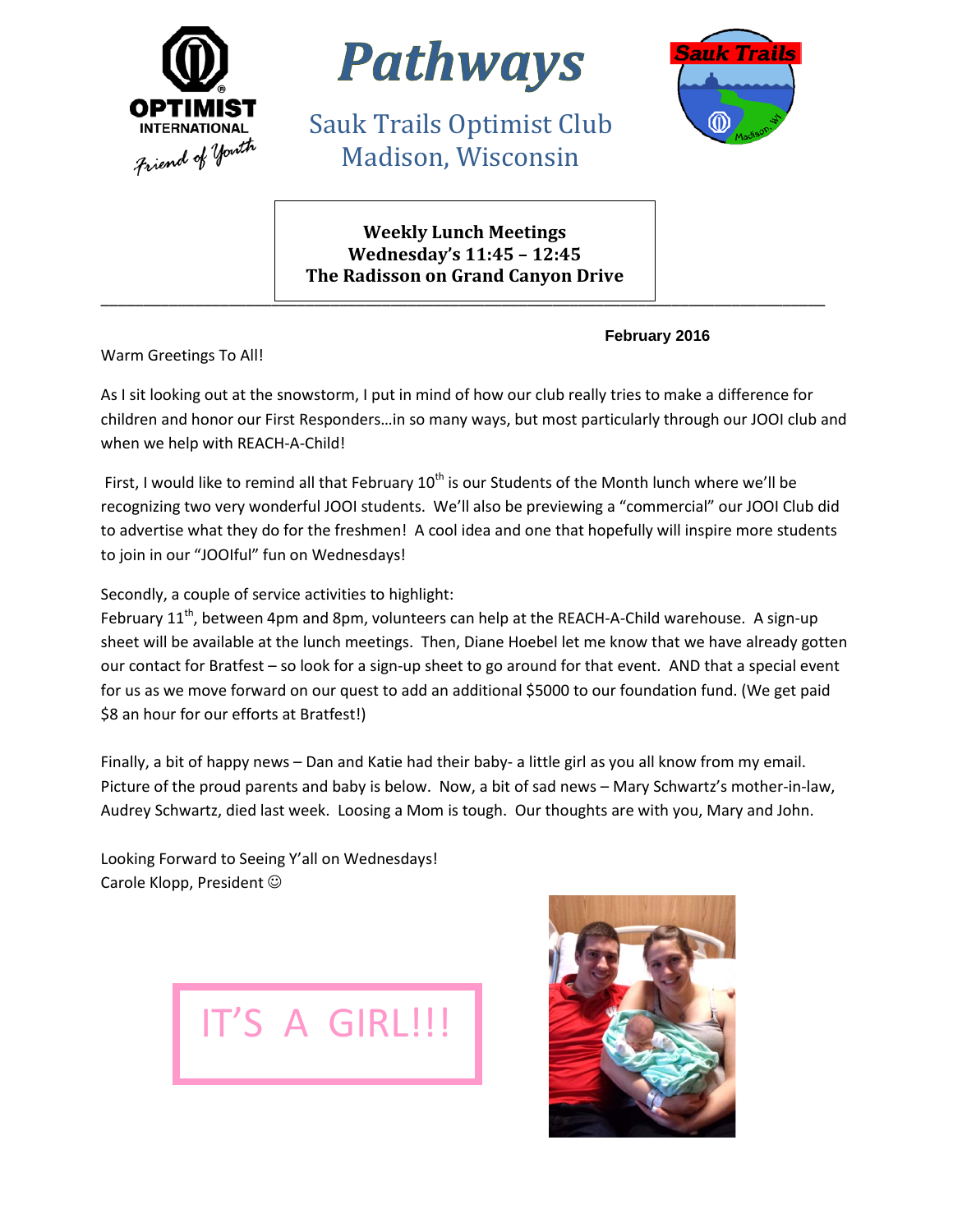**Sauk Trails Optimist Club** *"Pathways"* **February 2016**



Plan to join the fun on March  $6<sup>th</sup>$  at the Progressive Dinner.

Festivities will start at 3:45 pm with appetizers  $\omega$  the Wortinger home, followed by the main meal @ Klopp house, and ending with desserts at See residence.

A food planner sign-up sheet will be available at lunch meetings and will be circulated to all members. We will also send a notice with addresses and directions in a couple weeks.



## *Sauk Trails Optimists Club Meetings and Other Scheduled Events*

- February 3 Jacci See Horizon HS
- **February 9 Board meeting 5pm @ Park Bank (all are welcome)**
- **February 10 Students of the Month – Honoring to Outstanding students**
- **February 14 Valentines Day!**
- **February 17 TBA**
- February 24 **TBA**
- **March 6 Social Activity – Progressive Dinner 3:45pm**
- **March 9 Board meeting 5pm**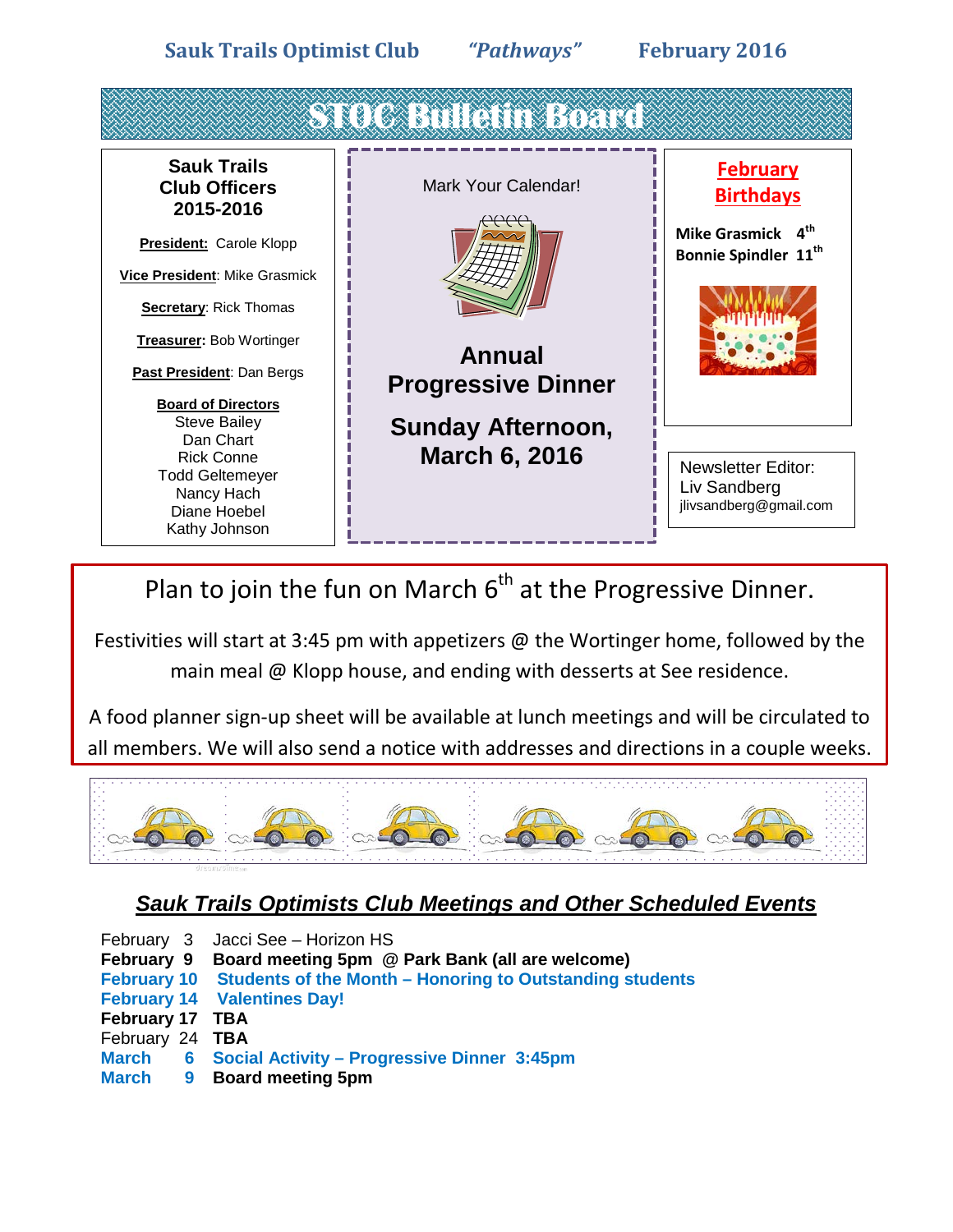NOW (New Optimists Wanted) meeting and social event.

The NOW meeting was held on Jan  $5<sup>th</sup>$  at the Twist lounge. Good times were had by all as we enjoyed a New Year's Resolution activity, some veggies and pizza, a cocktail, and most importantly we enjoyed meeting and welcoming some new members to the STO club.

## **SAUK TRAILS – Madison Club WEBSITE**

CHECK OUT the Sauk Trails – Madison Optimist Club Website at: [www.sauktrailsmadisonoptimist.org.](http://www.sauktrailsmadisonoptimist.org/) (During December 2015 there were 1,464 'hits' views of information on the website)



On the HOME page, when you scroll down, the following

- Optimist Creed;
- Facebook Feed of Information;
- Club Meetings Radisson Weekly & Park Bank Board Meetings.
- Rotation of Business/Individual Sponsors Names/Logos of the Sauk Trails Madison Website: (Details to be discussed at board meetings in the future).
- U-Tube of Upcoming Events; Our Next Event Annual Progressive Dinner.

Please provide me with any upcoming Events, pictures, accomplishments, to help share information with other optimists in your club. Be sure and let me know of any updates needed to the current information on the website. THANKS.

Optimistically, Bonnie Spindler [blspindler@charter.net](mailto:blspindler@charter.net) 833-7244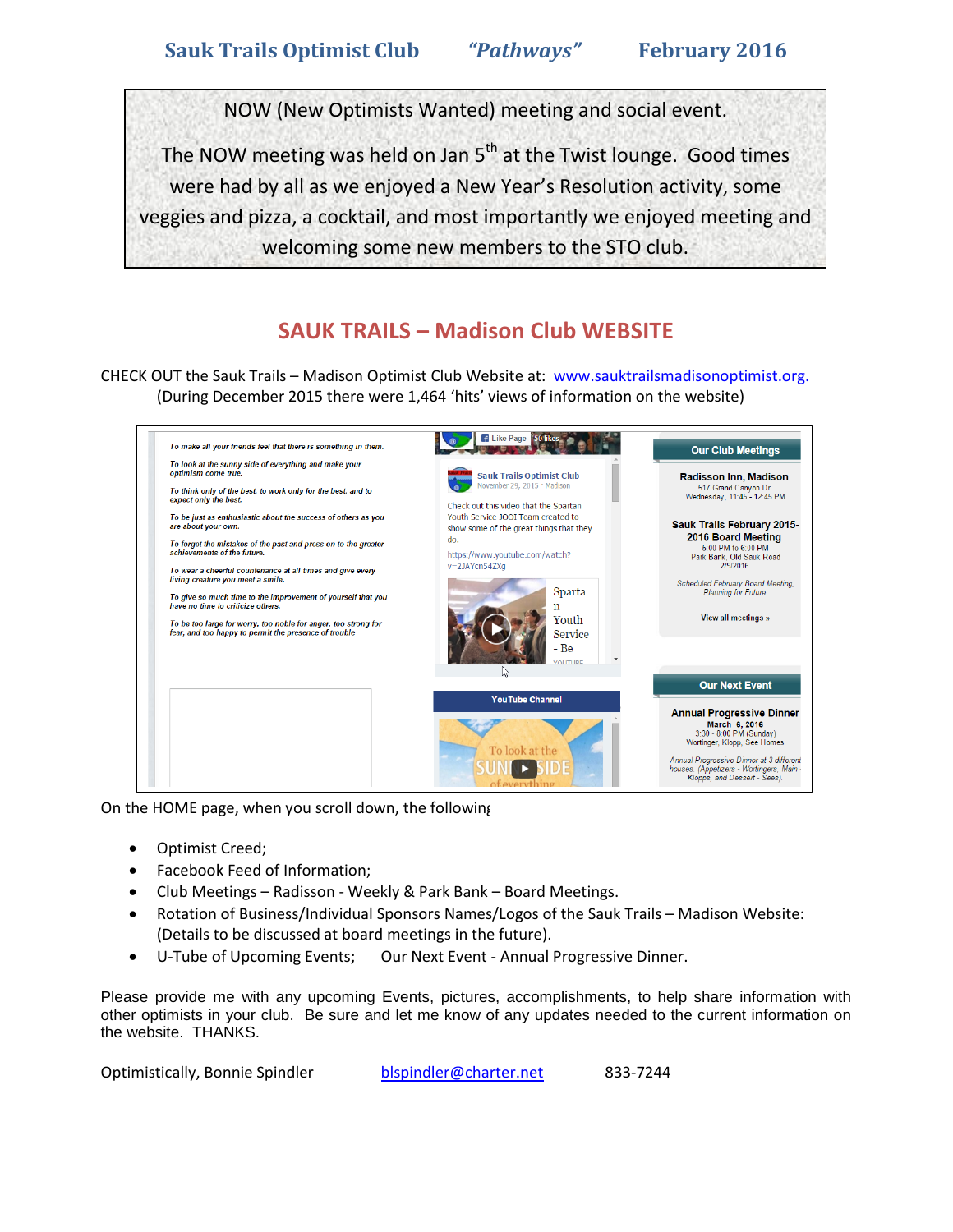## SAUK TRAILS OPTIMIST CLUB BOARD OF DIRECTORS MEETING Tuesday, January 12, 2016 MINUTES

PRESENT: Dan C., Rick T., Carole, Steve, Rick C., Kathy Absent: Todd, Diane, Mike G., Nancy, Bob, Dan B., Rick C.

The meeting was called to order at 5:02 p.m.

- 1. Approval of Board Minutes from 12/15/2015. Diane moves to approve, Dan C. seconded, Carole noted some grammatical changes to last month's meeting minutes. Passed unanimously.
- 2. Acceptance of December Financial Reports: Carole reviewed the financial reports. Diane moves that we accept the report, Kathy seconds, Passed unanimously.
- 3. Membership Report Update: We now have 47 members and 0 FOOs.
- 4. Board Organization Rick needs to submit Bylaws to OI
- 5. Committee Reports
	- d. Service
		- 3. Essay contest will be rolled out in late January
		- 4. Oratorical contest-We will explore the possibility of having an Oratorical contest
	- e. Social
		- 3. March  $6<sup>th</sup> "Leaping" Progressive Dinner$
		- 4. May  $19^{th}$  Twist NOW Meeting
		- 5. June  $4^{th}$  Reach a Child mini golf tournament
		- 6. August ??? Pool Party
	- f. Fundraising
		- 2. Koeze Nuts Approximately \$1200 profit this year
		- 3. Basketball lottery Steve moves that we will participate, Dan C. seconds, Passed unanimously
- 6. New Business.
	- a. Oratorical contest possibly on March 2<sup>nd</sup>
	- b. Two open speaker spots in February, several suggestions were made
	- c. STOC website sponsorship is available. Other social media options were discussed
	- d. JOOI students are making a 30 second video to advertise the club

2016 board meetings scheduled for Feb. 9, March 8, April 12 and May 10.

7. Adjourn, next meeting will be Jan. 12 at 5:00 pm. at Park Bank. Dan C. moves to adjourn, Nancy seconded*.* Passed unanimously.

Respectfully submitted, Rick Thomas, Secretary